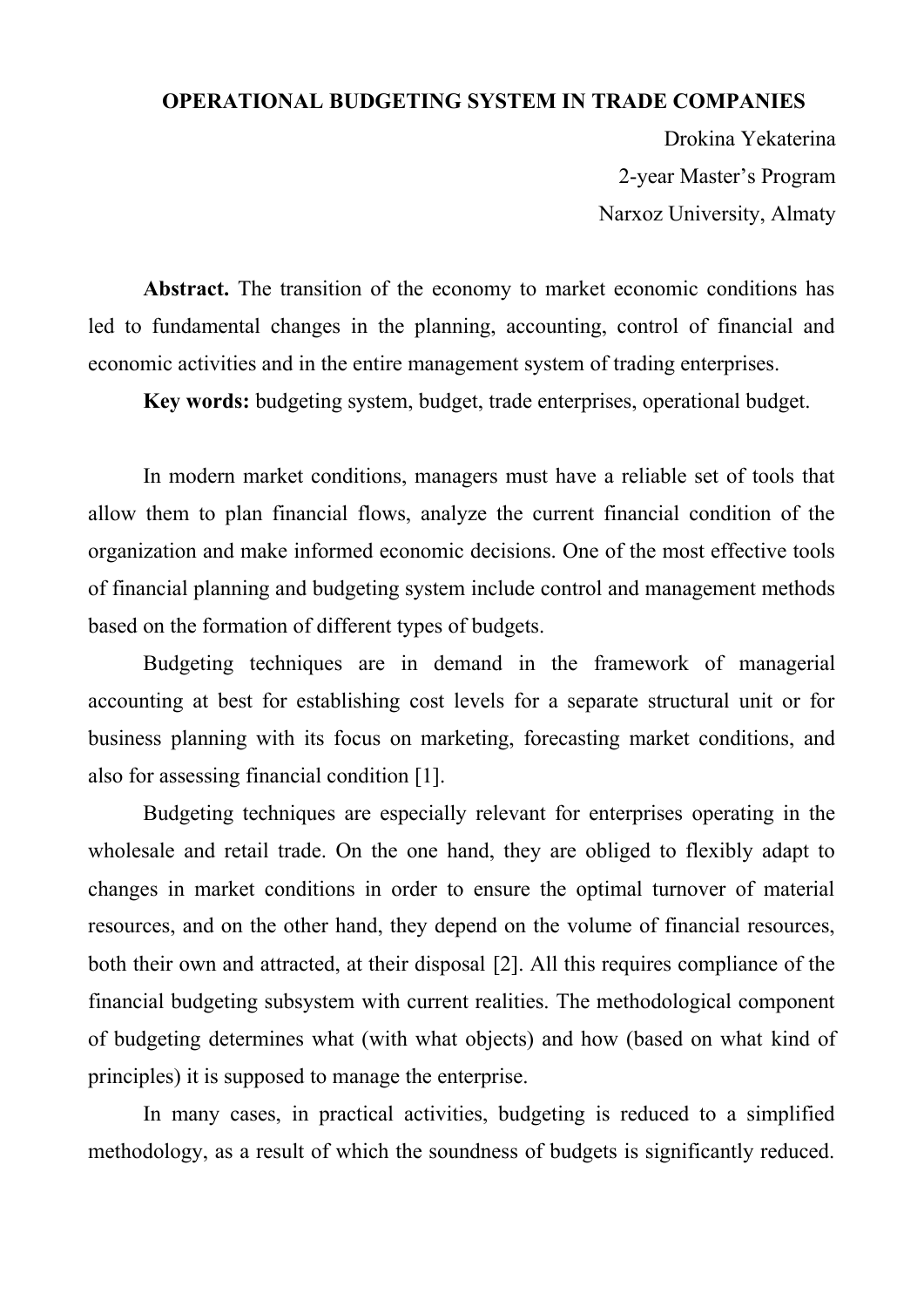Therefore, a continuous improvement of methods of financial planning in trade and adaptation of budgeting procedures to changes in the external environment.

Budgeting in general terms can be represented as an information system of internal corporate governance using certain financial instruments called budgets. Most often, in economic literature, a budget is defined as a plan expressed in quantitative, usually in monetary form, for a certain period, usually for a year.

Summarizing the previous experience, it can be stated that the budget is an operational financial plan, drawn up, as a rule, within one year, reflecting the costs and revenues of the operating, investing and financing activities of the enterprise.

Budgeting is one of the enterprise management tools. However, in science there is no common understanding of the budgeting entity. Sometimes it is considered as a method associated with reporting, completing the sequence of operations "general accounting, analytical accounting, foresight and analytical control." For some economists, budgeting seems to be a technical method that uses reporting but serves to implement the general policy of the enterprise.

In economic literature, the lead point of view that links with budgeting, planning activities of the organization that makes it possible to coordinate the activities of departments within the company and to subordinate it to the overall strategic goals.

Some authors relate strictly budgeting to financial management, saying that budgeting - this is part of financial management. Others argue that budgeting implements all management functions, that is, it is a universal management tool. Still others consider forecasting to be the main thing in budgeting; the main goal of budgeting is to maximize cash flow, claiming that any forecast or budget is based on sales plans, and that is where you need to start.

Thus, we can distinguish five basic approaches to define the role and place of budgeting in the management system (picture 1).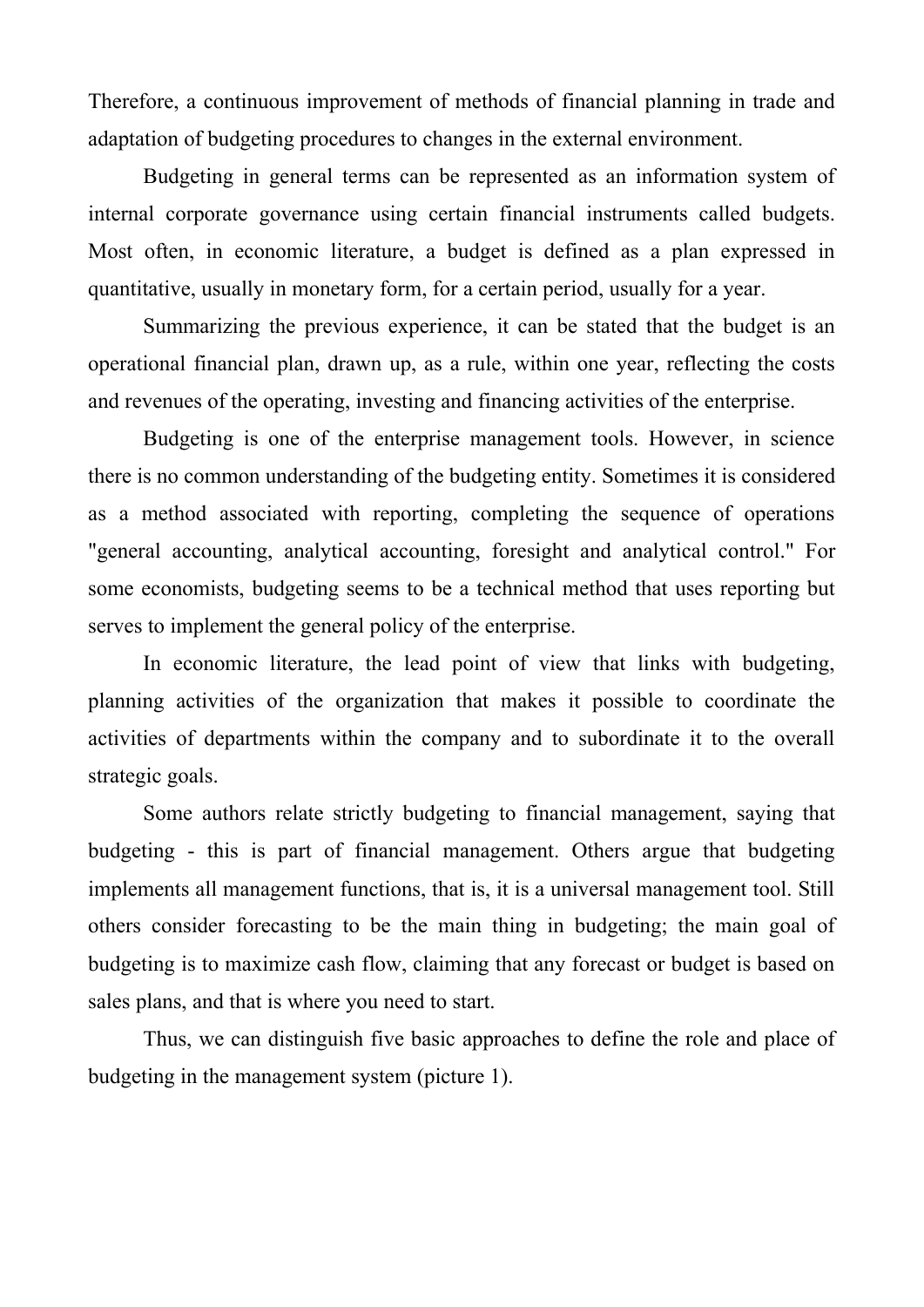

Picture 1 - Five basic approaches to define the role and place of budgeting in the management system

At the same time, the very concept of "budgeting" is interpreted differently in economic science.

Firstly, it is a system of coordinated management of business units in a dynamically changing, diversified business, with the help of which managerial decisions are made related to future events, based on systematic data processing.

Secondly, this is the basis for the correct restructuring of the enterprise, the optimization of its capital structure (assets).

Thirdly, the development of specific budgets in accordance with the objectives of operational planning.

Thus, all these definitions are complementary to each other, the essence of which is as follows: budgeting - is the common name of financial planning techniques. Any management process in microeconomics begins with the formation of the system of the enterprise goals and objectives for a certain period, to be a logical continuation of the mission (purpose and values) of the enterprise. In order to plan the organization's activities for a certain period, it is necessary to determine the value of the target indicators, that is, to form an enterprise budget, or a financial plan in terms of the future state of the organization. Model budgetary and accounting mechanism - a defined structure of the principles of building control and management mechanism of financial and economic activities of the organization.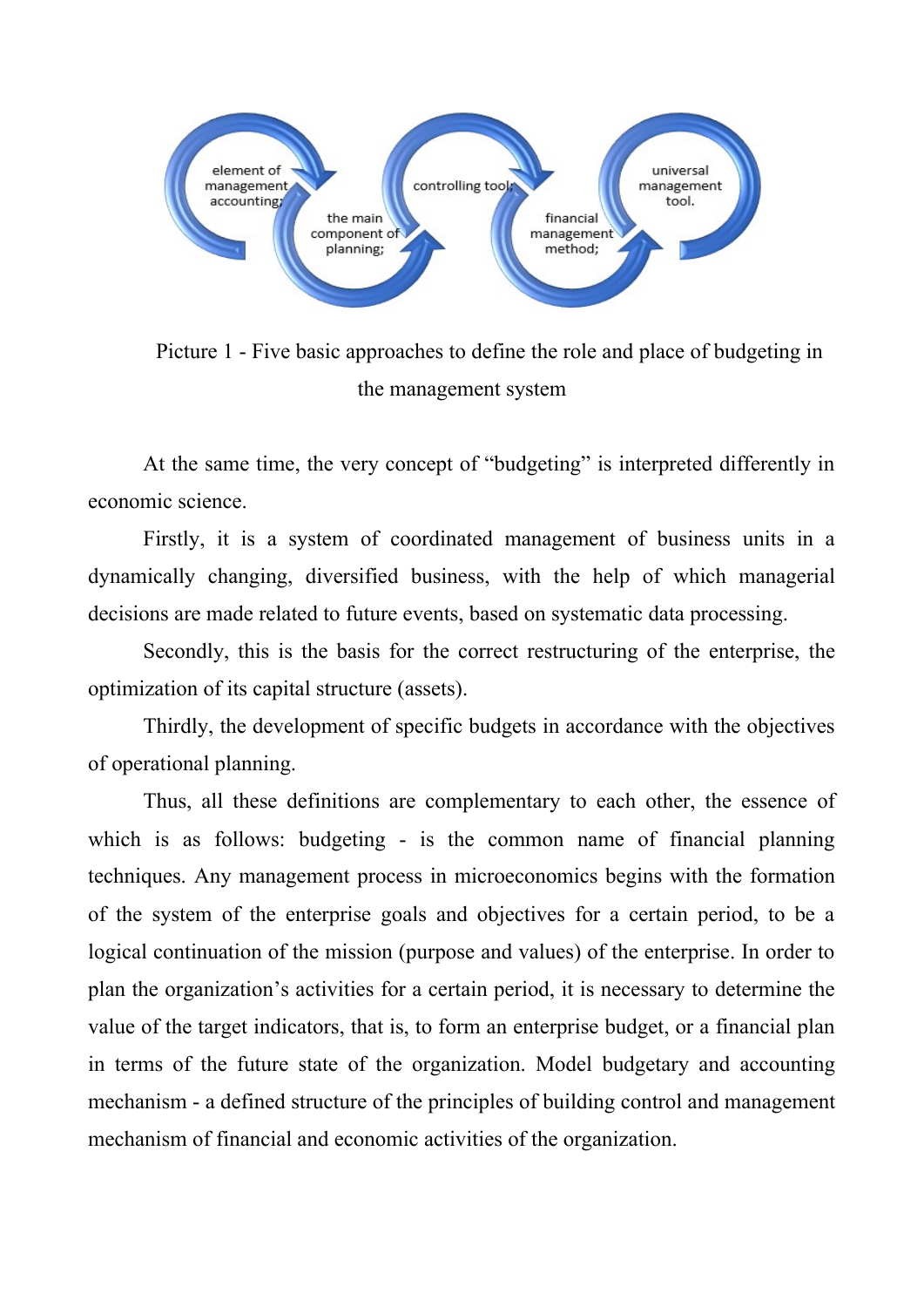As techniques and methods that support the budget accounting model, there are a few basic techniques and methods of management accounting, which, in the opinion of the author, are techniques for filling the organization's budget system. These include: valuation and costing, accounts and double entry, internal reporting of the organization. Thus, budgeting is a technology for managing the financial and economic activities of an enterprise. Within this framework, planning, accounting, control, analysis and regulation of all types of activities carried out by the enterprise are carried out.

Economists often distinguish two methods: the budgetary process and budgetary management.

Budget process - a method of determining the limit financial performance predetermined pattern, providing not exceeding these parameters during its execution. An example of the application of such a technique is the state budget.

In western budgeting management practice is a component management method in the deviations. Management by exception is a periodic process of decisionmaking on the basis of the analysis of the causes of deviations of actual indicators from planned.

Budgetary management (management by exception, budget planning) as a three-stage management methodology the organization itself includes:

- $-$  determination of the plan (budget);
- determination of actual indicators;

- identification of deviations, analysis of their causes and the adoption on the basis of the analysis of the results of decisions.

Budgeting has its positive and negative sides.

Budgeting advantages:

- allows to coordinate the work of the enterprise as a whole;
- enables timely corrective make changes based on budget analysis;
- allows to learn from the experience of drawing up budgets of past periods;
- facilitates communication processes;
- helps managers understand their role in the organization;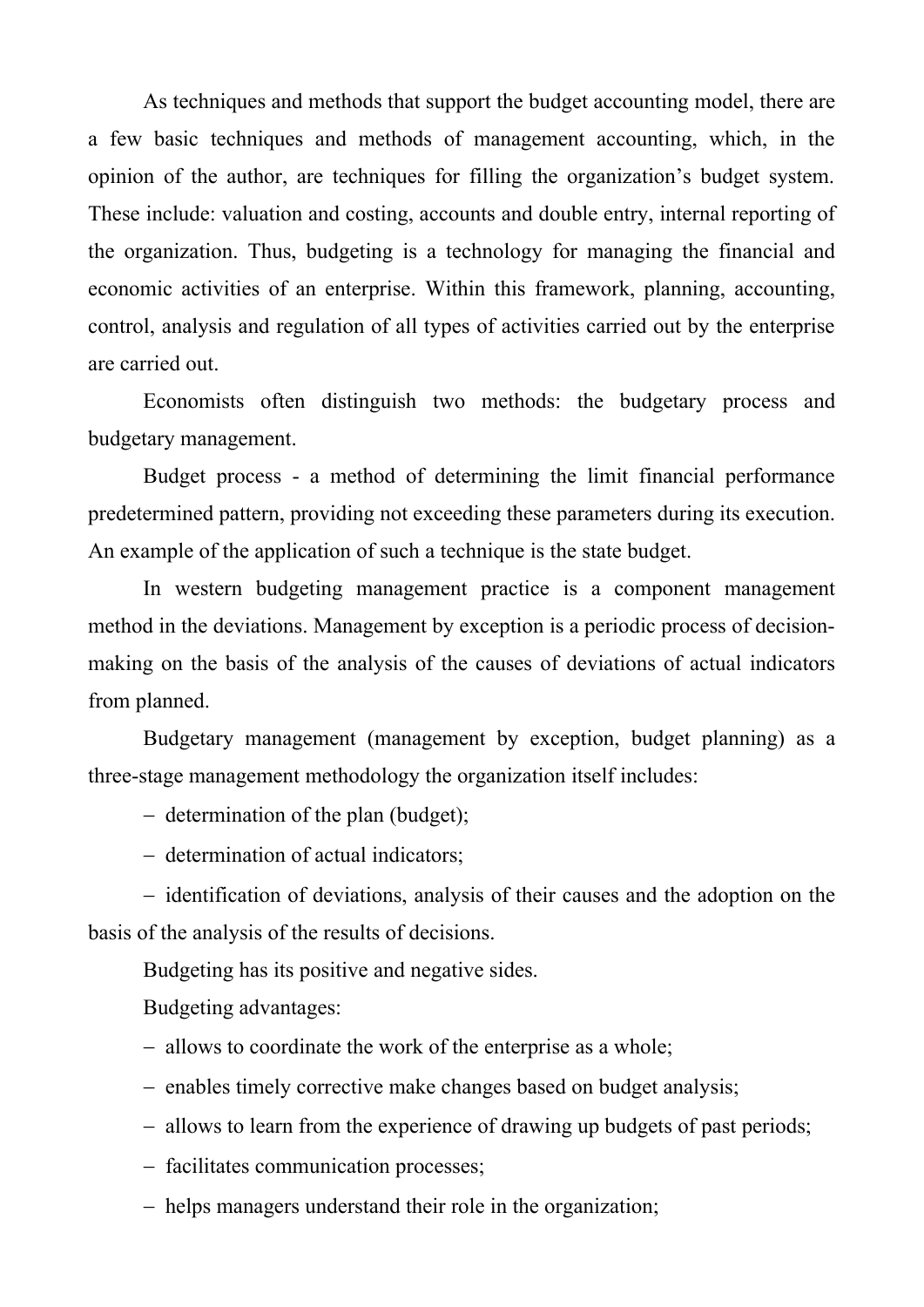- has a positive impact on the motivation and mood of the team;

provides an opportunity to improve the process of resource allocation.

Budgeting disadvantages:

- cannot help solving current problems, does not always take into account changing conditions (for example, force majeure circumstances);

 $-$  the need for specialized knowledge for the analysis of financial information (not all of the company's managers have sufficient preparation for this);

- high complexity and cost budgeting system (automation control costs requires additional investments);

- the need to adjust the budget to the attention of each employee, otherwise they will have practically no effect on the motivation and the work (you must notify each employee, which requires extra time);

- the requirement of the employees work performance (must be open: Every employee should understand their role in the company);

 $-$  the presence of contradictions between the goals and their stimulating effect (need to encourage employees, such as bonuses).

The purpose of budgeting is that it serves as the basis for:

planning and management decision-making in the organization;

assessment of all aspects of the financial solvency of the organization;

- strengthen fiscal discipline and subordination to the interests of the individual structural units of the interests of the organization as a whole and the owners of its capital.

Thus, in a market environment, budgeting becomes the basis of planning and the most important tool for managing the income, expenses and liquidity of a trade organization.

In a crisis, the sequence of formation of operational budgets is undergoing some changes. During the crisis, there has been a decline in consumer loans, the economic pessimism of the population is growing, which affects the operation of the trading network. A large role in the justification of sales is assigned to the budgeting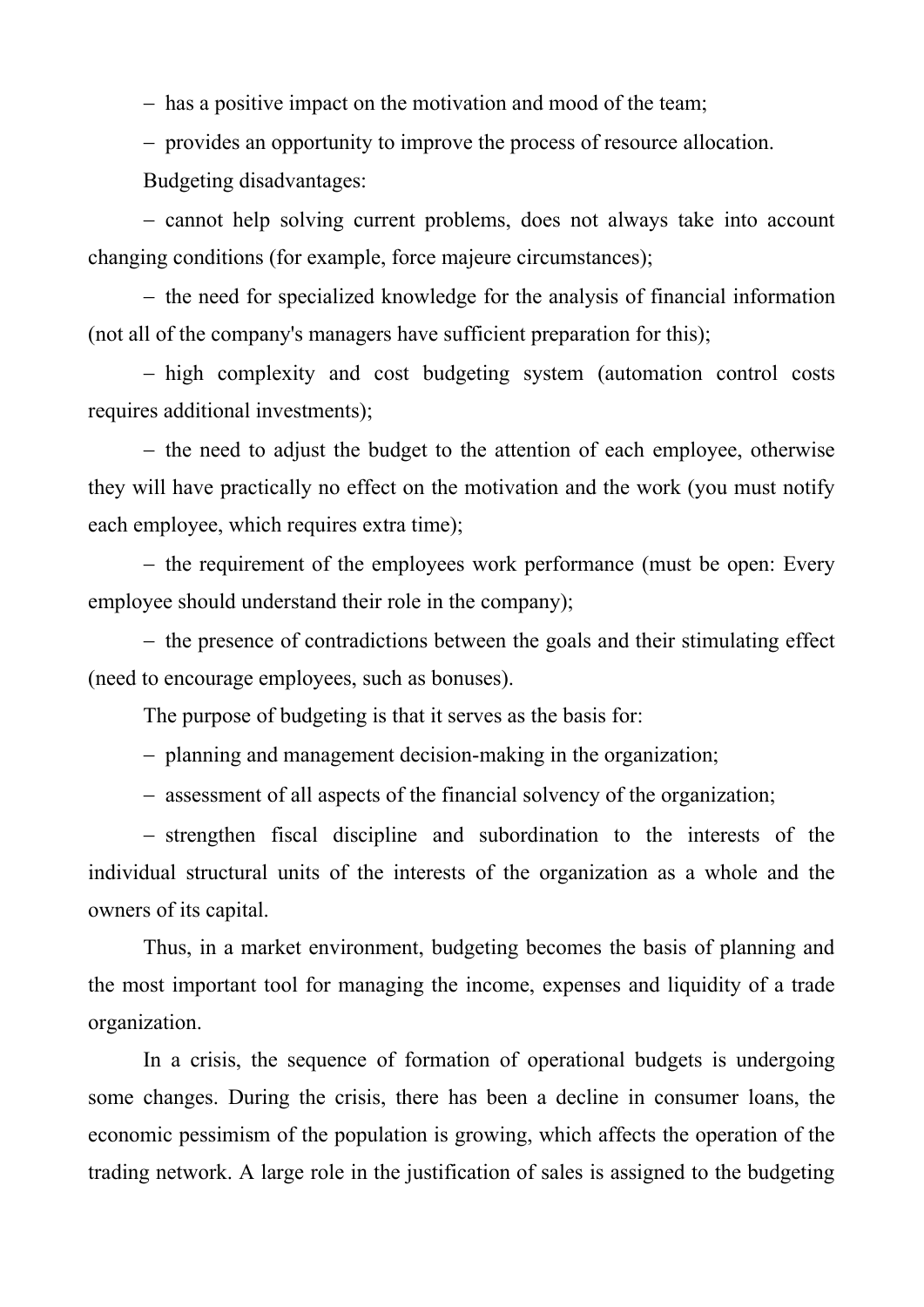of test sales, because the risks during the crisis are great. The need for an initial procurement budget is important, with a focus on marketing, as consumer demand ultimately plays a big role in selling products.

Business planning is necessary in order to clearly understand where, when and for whom the company will produce and sell products or provide services, what resources and how much will be needed for this. Budgeting as the basis of planning is the most accurate expression of all planned indicators and resources in financial terms.

Among operating budgets at retailers usually distinguish the following:

- sales budget, which shows the monthly and quarterly sales by type of goods in general per enterprise in physical and cost terms over the budget period;

- budget for procurement of goods adjusts monthly and the quarterly volume of purchases of goods for subsequent sale;

- the budget of management expenses contains information on salary expenses for administrative, managerial, technical and auxiliary personnel of the organization, rental payments, utility and travel expenses, maintenance costs, the cost of a lowvalue wearing tool and other (mainly corporate) expenses throughout budget period;

- the budget of commercial expenses includes advertising costs, commissions to sales intermediaries, transportation and other expenses for the sale of goods;

- budget overheads give information about the other costs of the company (for example, depreciation, interest payments on the loan and other expenses for the budget period).

The main point of operational budgets is to more carefully prepare the source data for all major budgets, as well as to transfer the planned indicators from physical units to cost indicators. An important feature of the compilation of operating budgets is the reflection of costs of various kinds per unit cost of sales of goods. This allows for the separation of costs into variables and fixed ones in the main budgets. Another important aspect of the preparation of operational budgets is that they differ from the usual estimates in format and form.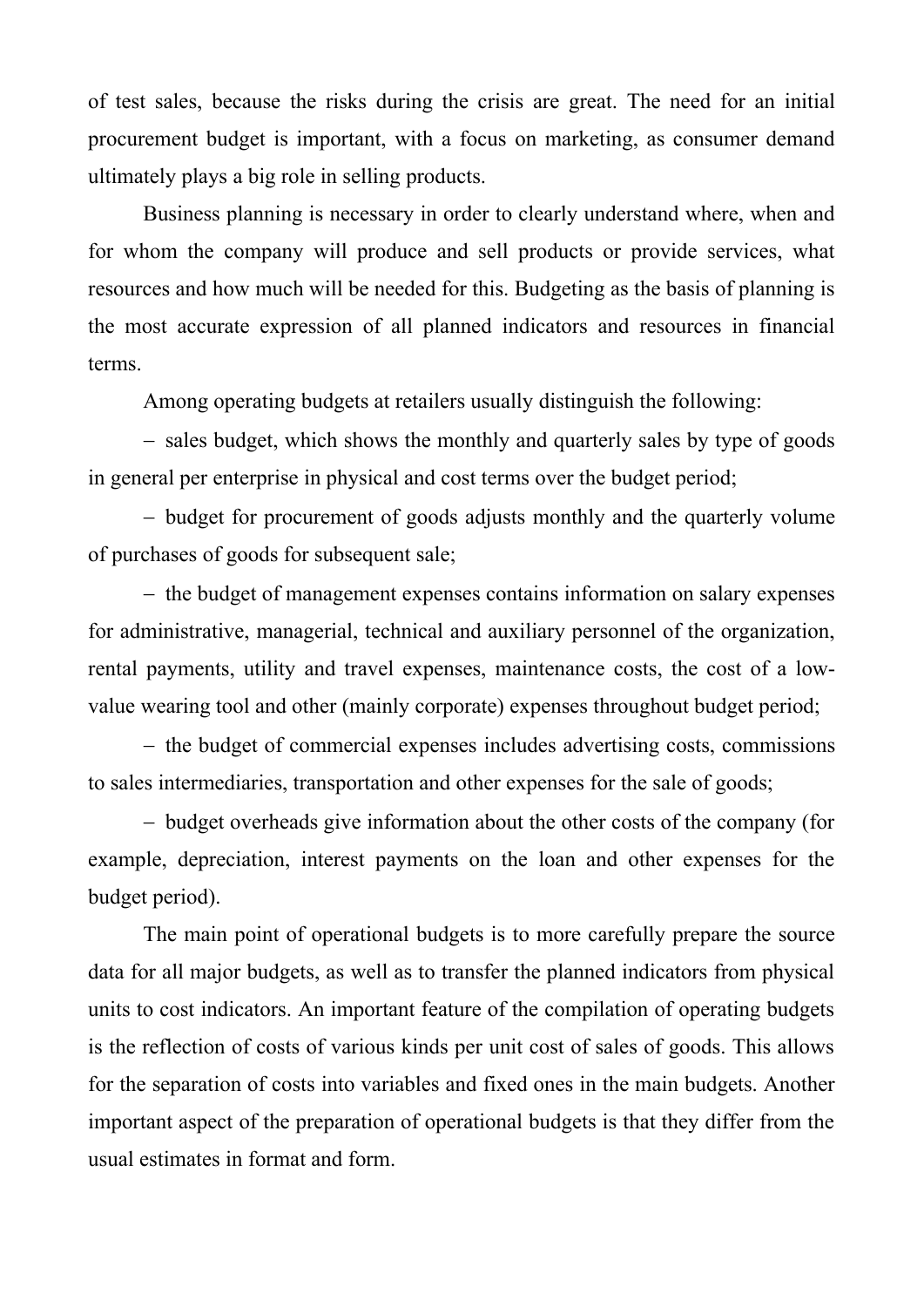Firstly, all expenses in the budget are presented in the form of schedules and have a clear link to the timing of their implementation, to individual periods within the entire budget period, i.e., a breakdown by weeks, months, etc.

Secondly, budgets are usually drawn up in the form of two tables (forms): costing schedules (their distribution in accordance with sales within the budget period); payment schedules, which reflect the order of receipts or write-offs of cash for delivered goods (schedule for repayment of receivables) or costs incurred (schedule for repayment of accounts payable) [3].

Operational budgets contain information in schedules that is directly reflected in the budget of revenues and expenses. On this basis, revenue schedules and payment schedules are compiled. The data in these graphs are used in the preparation of the cash flow budget and in the balance sheet. In this regard, operating budgets have the same periodization framework as the income and expense budget and cash flow budget. In addition, some operating budgets contain information on the status of resource stocks for individual items, which is necessary for the correct preparation of the balance sheet.

When developing operating budgets in trade organizations is important sequence of their preparation, as totals some operating budgets can serve as the starting point for other budgets. Under market conditions, the first index from which to start any planning is the sales forecast. Therefore, budgeting starts with a budget of sales, based on sales forecasts, reflecting the dynamics of the overall turnover of the undertaking in the forthcoming budget period [4].

Forecasting sales is an important preliminary step in preparing a budget for revenue and expenses. The forecast of sales becomes the budget if management believes that the projected sales can be achieved. The sales budget has a simple compilation form. For its preparation, the marketing department needs to do voluminous work to determine which product, at what price and in what quantity can be sold in the forecast period (year, quarter). You can use the data of sociological studies, for example, to find out which type of product acquires one or another age group of people.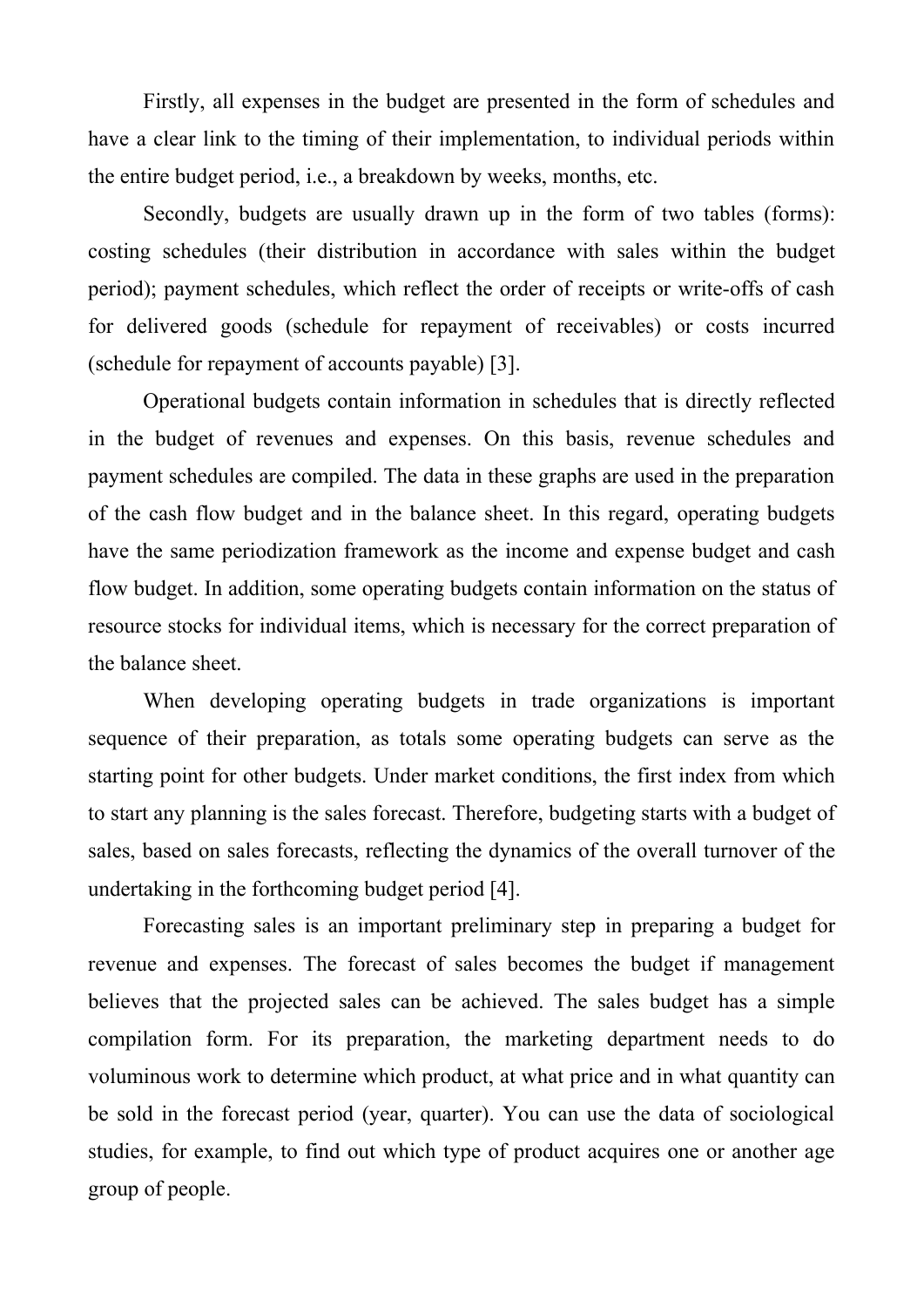The procurement budget contains information on financial and economic indicators characterizing the effectiveness of the procurement process. Depending on the complexity of the organization of this business process, the structure of the procurement budget is selected. It can be one budget, or maybe a whole set of budgets. If in organizations almost one procurement is engaged in all procurements, then the procurement budget can be one. If several units participate in procurement, then it can be divided into several budgets, which will speed up the preparation and approval of the procurement budget, since the components of this budget can be developed and agreed in parallel. Regardless of the organizational distribution of the process between units of a mandatory need to allocate budget for procurement of raw materials and supplies (for manufacturing companies), or budgets of procurement of goods (trade organizations).

Budget inventory directly related to the budget of sales and purchases of goods. Inventory levels should be optimal, since excessive commodity stocks is high probability of overstocking warehouses and correspondingly increased costs. In addition, to increase the procurement of goods will require additional funds for purchases.

Budget management costs - a planning document, which shows the costs of activities directly related to the production and marketing of products.

Budget revenue and expenditure determines the cost-effectiveness of the organization. It forms the main financial result of the enterprise, i.e., its profitability.

Budget cash flows associated with the planning and captures the real cash flows are relatively easy to produce, it determines the solvency of the company as the difference between earnings and cash flow for the period.

Budget balance sheet defines the economic potential and the financial condition of the enterprise, is the resultant budget, with proper financial accounting model. It is formed based on the balance of revenues and expenditures, cash flow budget [5].

Finally, the steady state and successful development of the enterprise largely depend on the possibility of expanding and improving the business. Planning